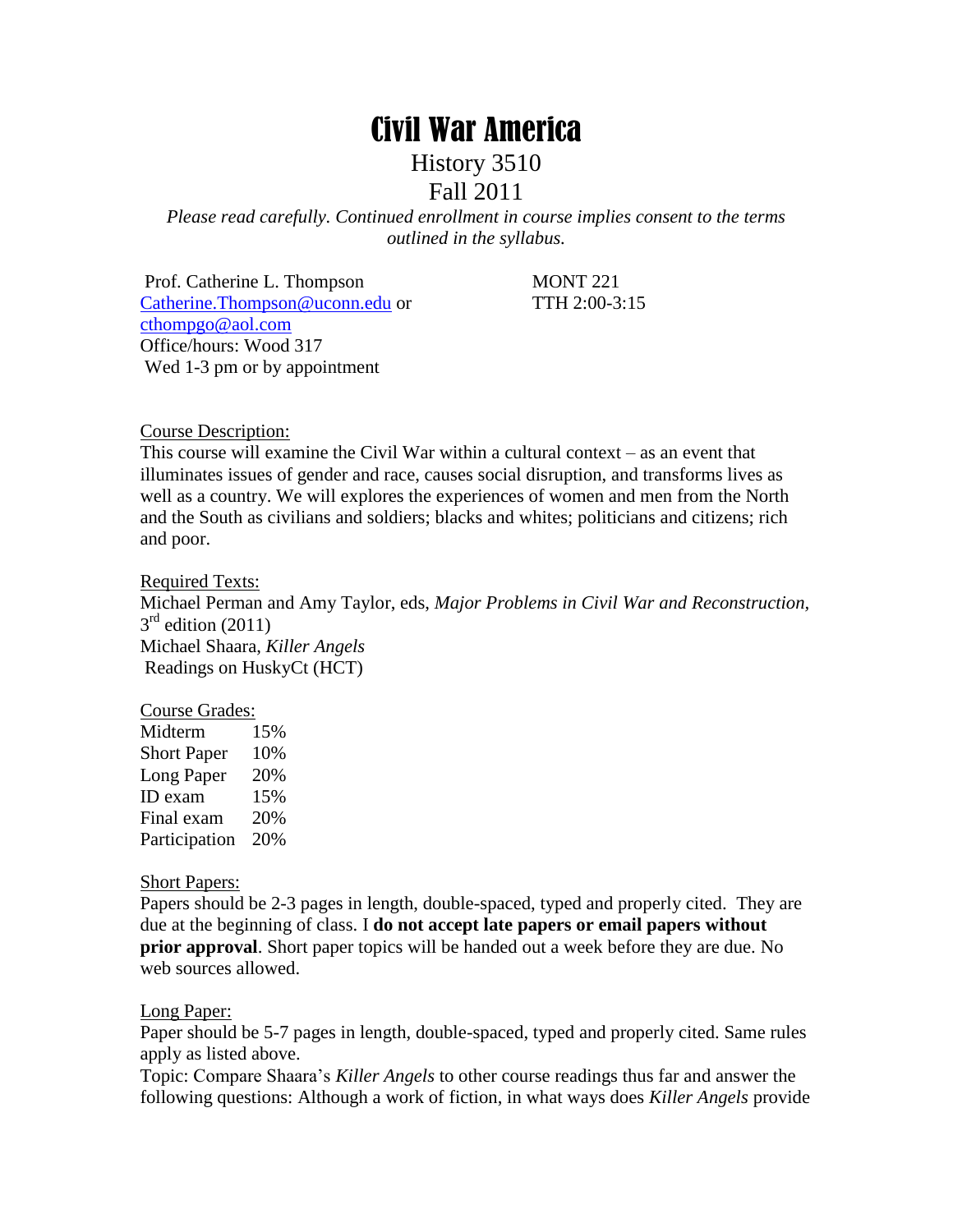information about the Civil War era? What important information do you believe it lacks? Be sure to use specific details from both primary and secondary source to argue your position.

#### Exams:

I will give out a study guide prior to each. Making up a final require documentation and will be given at the convenience of the instructor.

#### Class Participation (20%):

Merely showing up does not constitute participation. Group work and class exercises are part of your participation grade. If you have any concerns about participation, please see me. It is possible to fail this component.

#### Academic Misconduct

**Plagiarism of papers or cheating on an exam will result in a failing grade in the course.** Plagiarism is the use of ideas or words of another writer without giving proper credit (quotations and citation). I will give instructions prior to the first paper on proper citation. It is okay to use other's ideas and words if properly cited. Students are responsible for understanding the code of the college.

Please be sure you understand what constitutes academic misconduct. The complete Student Conduct Code is available at:<http://vm.uconn.edu/~dosa8/code2.html> Section A of Part VI is included below:

#### A. Academic integrity

A fundamental tenet of all education institutional is academic honesty; academic work depends upon respect for and acknowledgement of the research and ideas of others. Misrepresenting someone else's work as one's own is a serious offense in any academic setting and it will not be condoned.

Academic misconduct includes, but is not limited to, providing or receiving assistance in a manner not authorized by the instructor in the creation of work to be submitted for academic evaluation (e.g. papers, projects, and examinations); any attempt to influence improperly (e.g. bribery, threats) any member of the faculty, staff, or administration of the University in any matter pertaining to academics or research; presenting, one's own, the ideas or words of another for academic evaluations; doing unauthorized academic work for which another person will receive credit or be evaluated; and presenting the same or substantially the same papers or projects in two or more course without the explicit permission of the instructors involved.

A student who knowingly assists another student in committing an act of academic misconduct shall be equally accountable for the violation, and shall be subject to the sanctions and other remedies described in *The Student Code*.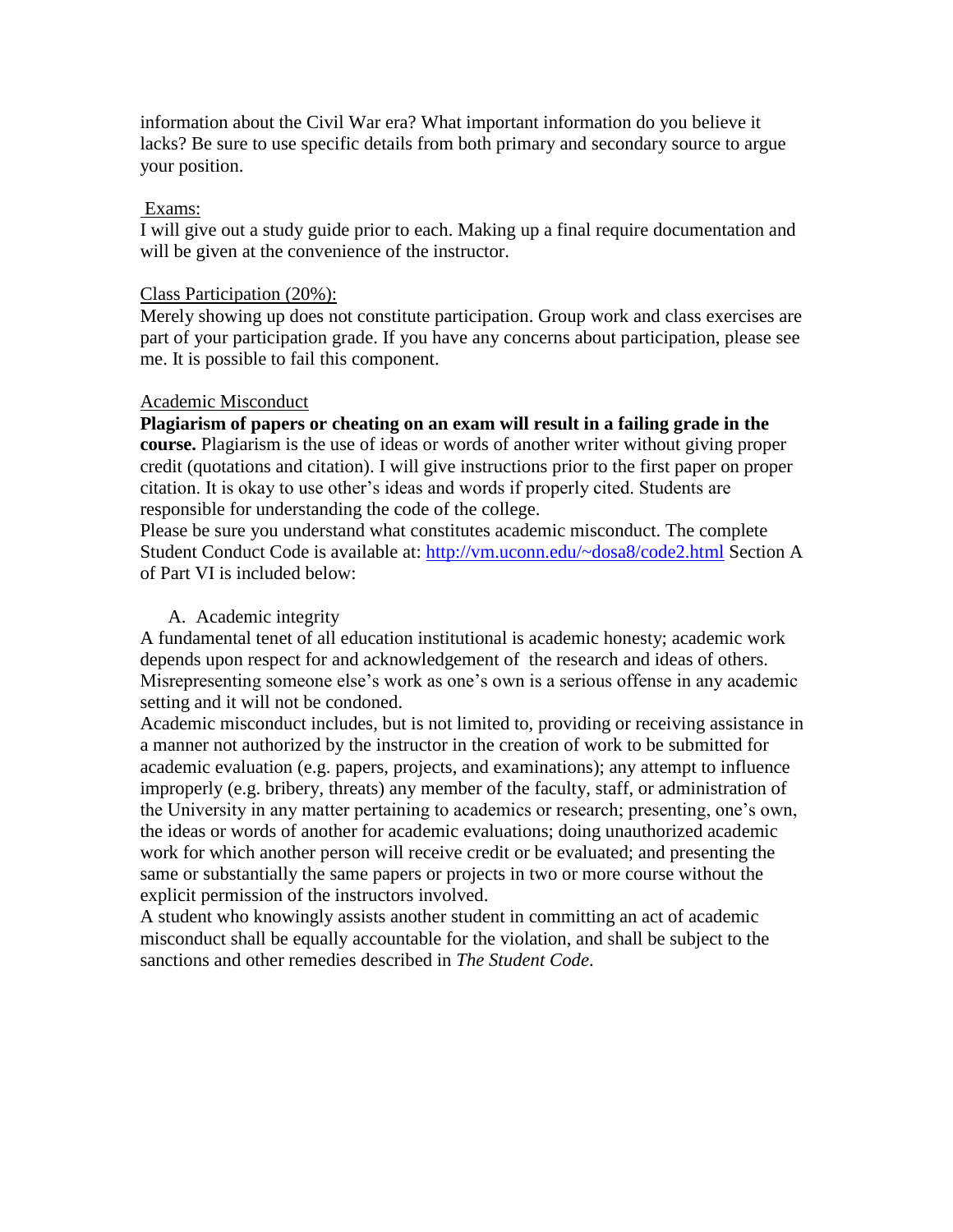#### Course Schedule Civil War

### *Items in italics are readings that should be read by the date listed.*

#### Week I: Slavery

Aug 30: Introduction to course; Lecture: Atlantic Slave Trade Sept 1: *Faust "Community, Culture, and Conflict on an Antebellum Plantation"* [HCT] Group work and source analysis on slave narratives (Handout);

#### Week II: Politics before the War

Sept 6: Lecture: Politics of Slavery Sept 8: *Chapter 2, documents 1-7* [MP]; question: What were the arguments against slavery? How did the slaveholders respond? Excerpt from *Harriet Beecher Stowe's Uncle Tom's Cabin* [HCT]

#### Week III: Succession

Sept 13: Lecture: John Brown's raid and the Election of 1860; *Voices from the Gathering Storm Chapter 7* [HCT]

Sept 15: Lecture: Succession and War Succession; *Sinha's "The Political Ideology of Succession in South Carolina"* [MP]

Week IV: White Soldiers in War Sept 20: **Midterm (15%)**

Sept 22: *Chapter 6 documents 1,2, &4; Sheehan-Dean's "Confederates Enlist in Civil War Virginia"; and Manning's White Union Soldiers on Slavery and Race."* [MP]

#### Week V: Slaves and Foreign Views on War

Sept 27: Lecture: 1861 and the Road to Emancipation; Slaves' View: *Kaye's "Slaves, Emancipation, and the Powers of War: Views from the Natchez District of Mississippi" (*HCT)

Sept 29: Lecture: 1862 and the Richmond Campaign; Foreign view: *Brauer's British Mediation and the Civil War* [HCT]

Week VI: Women at War Oct 4: Women in War, the South: *Chapter 8, documents 1-7; Faust's "Patriotism, Sacrifice, and Self-Interest"; Taylor's "Southern Families and Their Appeals" [MP]*

Oct 6: Women in War, the North: *Sizer's "Acting Her Part: Narratives of Union Women Spies"* [HCT] and *Chapter 7 documents* [MP]

Week VII: the Home Front Experience